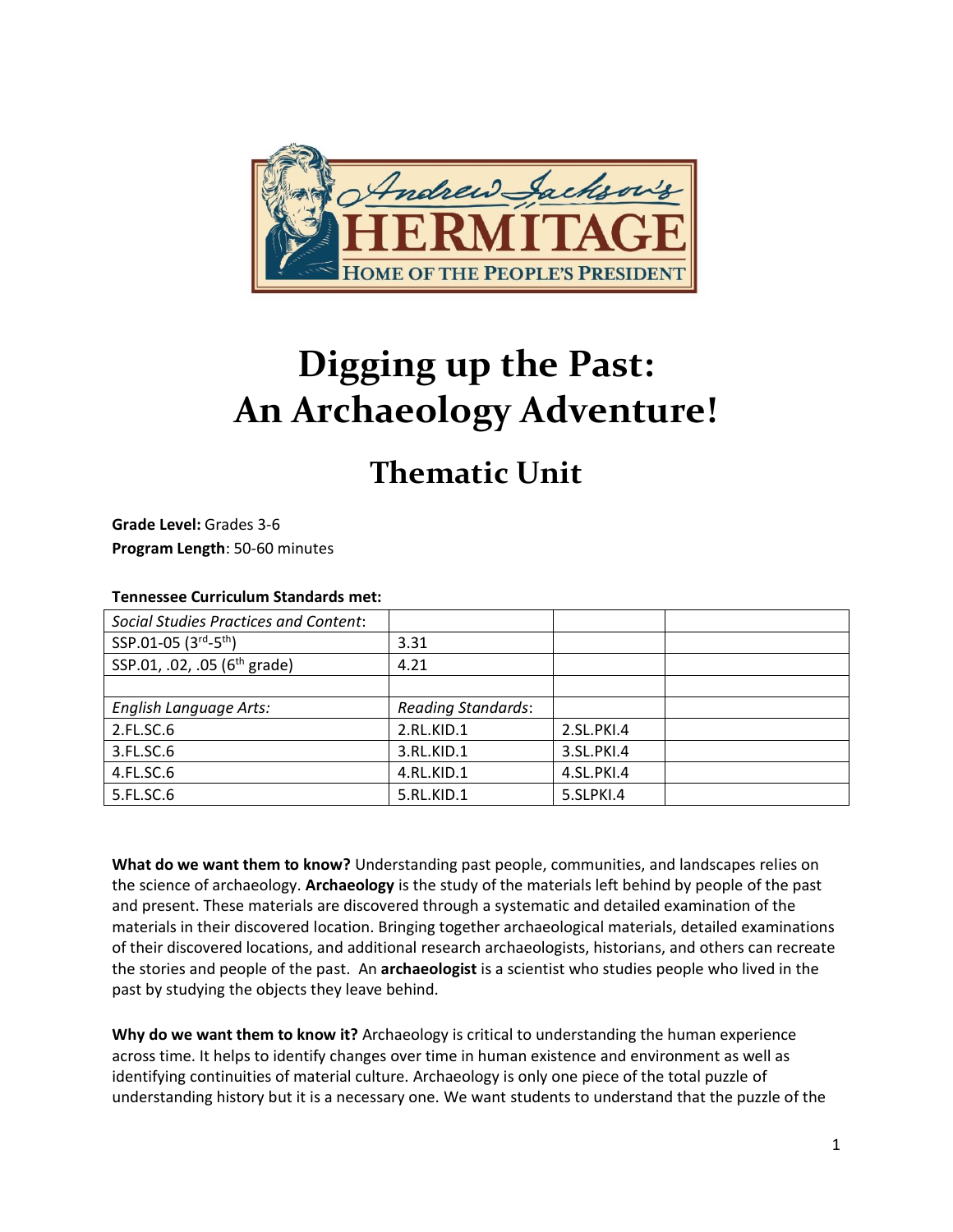past requires many skills and resources. You can tell a lot about someone by the objects they own, and that's the basis of Archaeology at The Hermitage. Based on actual archaeological excavations at The Hermitage, students will use deductive reasoning to examine the lives of the people who lived at The Hermitage.

#### **How does this meet the mission of or connect to all the resources of the Andrew Jackson Foundation?**

This program allows the AJF to open a window into the many decades of work we have spent trying to fully understand the people and culture of The Hermitage plantation. Our exhibits and website contain many images and examples of artifacts discovered here on the property. This program allows to provide an introduction to the Digital Archaeological Archive of Comparative Slavery [\(daacs.org\)](daacs.org).

#### **Pre- and Post-Visit Suggested Activities:**

- 1. Students may read fictional and non-fictional stories about archaeologists, their work, and the uses of archaeological information. See the bibliography for a few recommendations.
- 2. While touring The Hermitage property, have the students consider what artifacts might be still unfound. What artifacts could still be undiscovered around the Mansion, the Garden, Alfred's Cabin, or farmland? What would it mean to find artifacts in one location that don't make sense, such as a teacup in a field?
- 3. In the classroom or at home, have students make a list of things an archaeologist might use to understand their life in 100 years.
- 4. As a class, discuss what artifacts might be discovered on your school grounds. What would they learn about students from 50 years ago?
- 5. Have students bring three objects from their bedroom to class. Ask students to figure out details of their lives based on what they bring.
- 6. Using art materials of their preference, have students create a vision of the spaces occupied by the people discussed during the class.

#### **Summary**

This class is designed to meet educational standards for Grades 3 through 6 but can be adapted for students at all levels. It focuses on the importance of archaeology to illuminating the lives of people of the past. After a brief discussion on the definition and science of archaeology, students will be grouped and directed to excavate an assigned sand table. Like professional historians, students will grid the spaces, tag artifacts, and record their findings. To finalize, each group will then use the archaeological date to collaboratively structure a story of an enslaved person from The Hermitage. The class requires the full 60 minutes, but can be adapted for a shorter time if necessary.

#### **Objectives**

- 1. Examine the purpose and process of archaeology.
- 2. Explore the idea of deductive reasoning in a hands-on environment.
- 3. Understand the lives of nineteenth-century Americans both white and enslaved.

#### **Background**

From Jackson's letters, maps, and other documents Hermitage archaeologists know that there were at least one hundred buildings and structures on the Hermitage property during Jackson's life. While some of these buildings have been found, most have not. Fortunately, archaeological evidence and Jackson's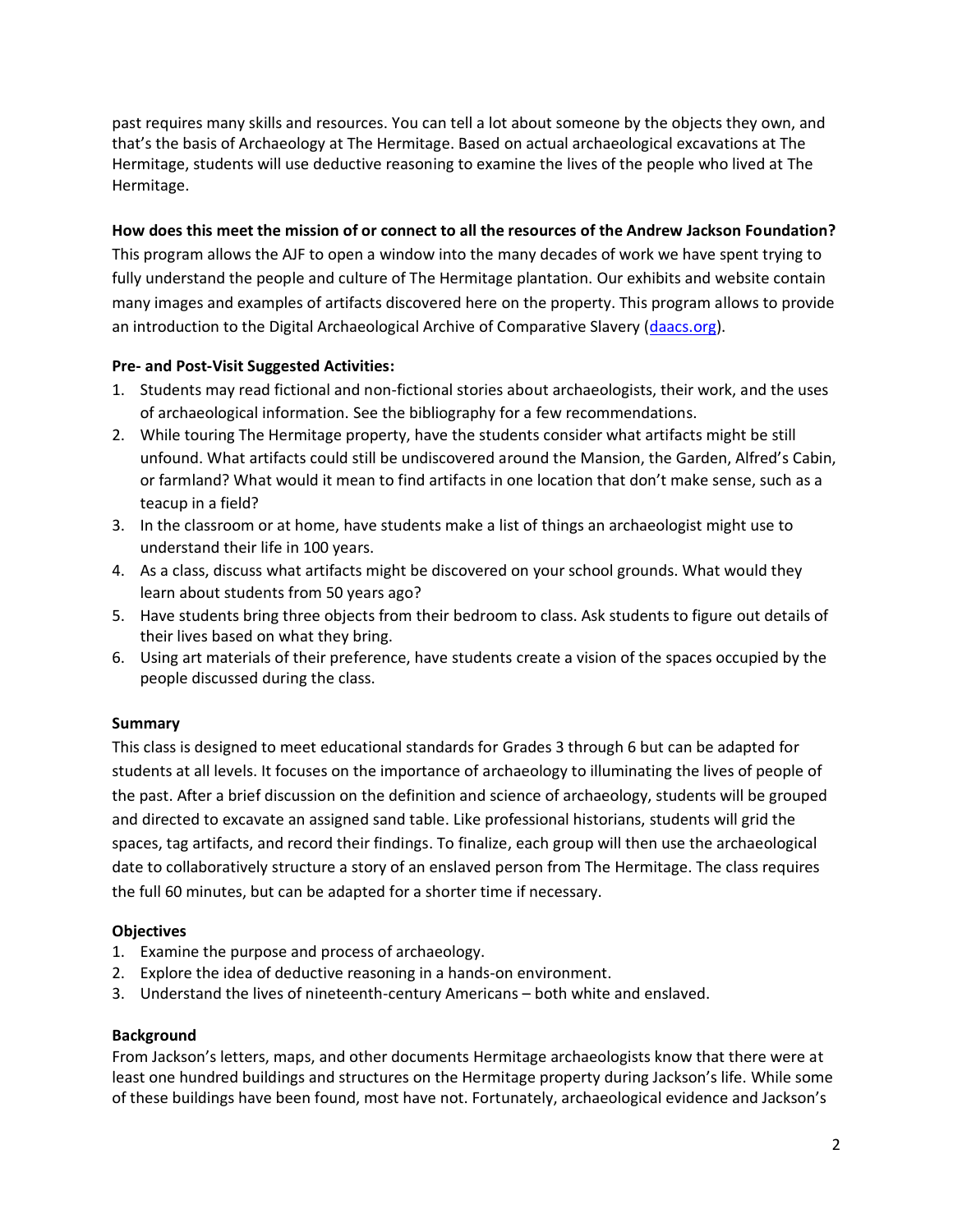documents provide clues as to where they were. Examples of these buildings include: the overseer's house, barns, stables, carriage houses, the blacksmith shop, carpenter shop, and spinning/weaving shop. Since the first archaeological dig took place at The Hermitage in the 1970s, approximately 850,000 artifacts have been uncovered and numerous previously unknown or missing buildings have been located.

#### **Vocabulary**

| Archaeology   | Excavation            |  |
|---------------|-----------------------|--|
| Archaeologist | <b>Primary Source</b> |  |
| Artifact      | Reasoning             |  |
| Deduction     | Slave Quarter         |  |

### **Presentation Outline**

*Note to classroom instructor: this information will be covered within the education program.*

- 1. Begin discussion with an examination of the meaning of an artifact. Ask for examples of artifacts. Does an object have to be thousands of years old to be considered an "artifact?" An artifact is "something created by humans for a practical purpose." That could be three weeks ago, or three hundred years ago.
- 2. How can you learn about a person by the objects they own? Introduce concept of **deductive reasoning**: have three or four objects on hand and assist students through deductive reasoning process.
- 3. Begin presentation on archaeology at The Hermitage. Examine sites at The Hermitage what artifacts might you expect to find at The Triplex, the Cotton Gin, the Smokehouse, the Field Quarter, and the root cellar.
- 4. What are the tools are necessary to uncover artifacts? Emphasize other tools, such as patience, thoroughness, and being careful.
- 5. How would artifacts found at the Mansion differ from those found in the Slave Quarters?
- 6. Split students into three groups and assign them to one of three stations. These stations represent three sites on The Hermitage's property: the root cellar, Triplex, and Field Quarter.
- 7. Have students catalog the artifacts they find and compare their findings to provided primary source information.
- 8. Allow students time to begin a collaborative narrative about the person and place to whom their artifacts connect.
- 9. Explain that archaeology is a window to the past and gives us clues about how those who came before us lived.

#### **Selected Bibliography**

*Primary Sources*

- 1. Photograph, The Hermitage, c.1885
- 2. Photograph, Betty with her Great-Grandchildren, c. 1867
- 3. Photograph, Triplex Excavation, c.1995
- 4. Photograph, Field Quarter Excavation, c.1995
- 5. Photograph, Hermitage Kitchen, c. 1995
- 6. Object, Animal Jaw Bone, c. 1830
- 7. Object, Pottery, c. 1830
- 8. Object, Domino, c. 1830